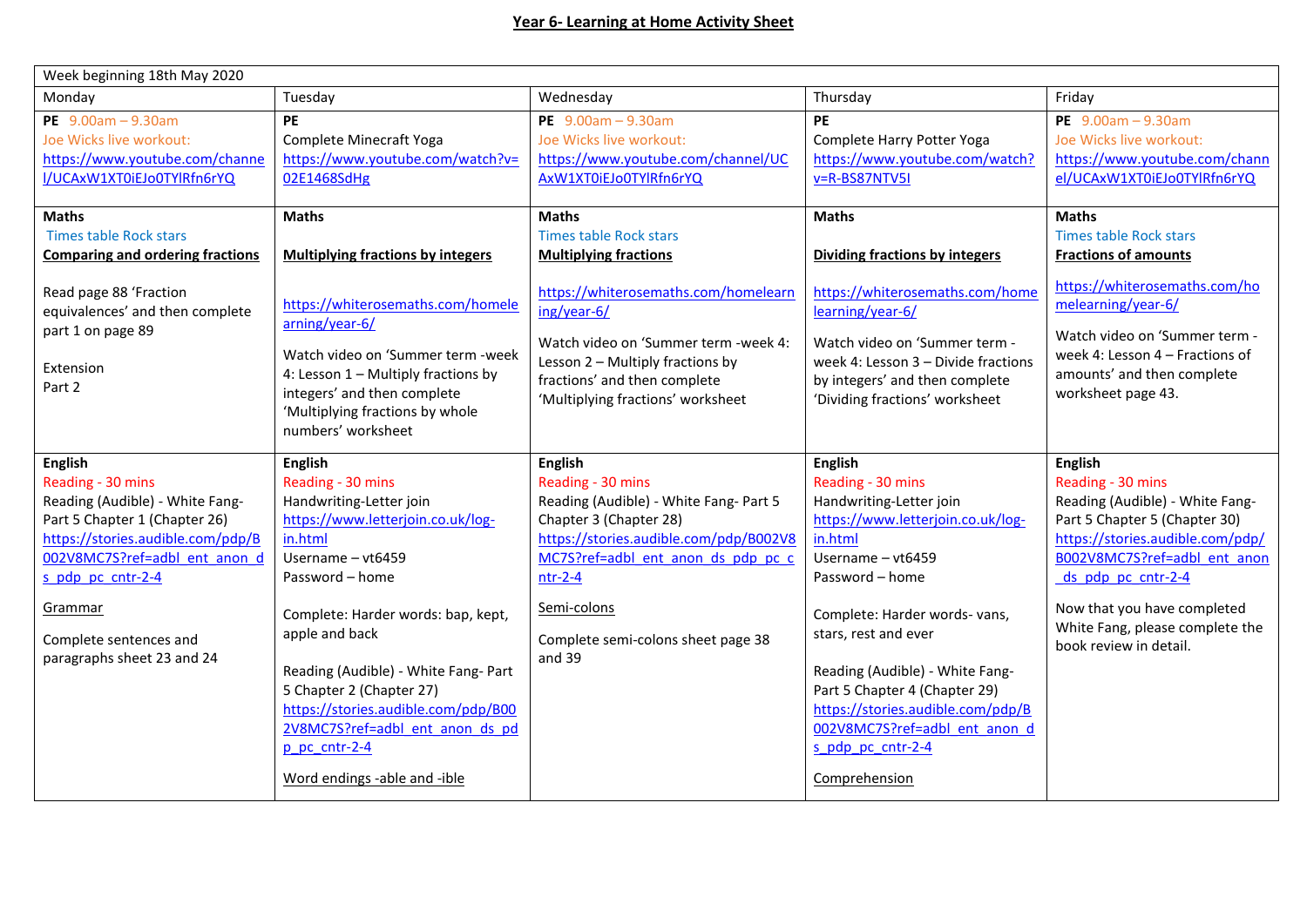## **Year 6- Learning at Home Activity Sheet**

|                                                                                                                                                                                                                                                              | (Espresso)Username:student23136                                                                                                                                                                          |                                                                                                                                                                                                             | (Espresso)Username:student23136                                                                                                                                                                                                                                                                                                                                       |                                                                                                                                 |
|--------------------------------------------------------------------------------------------------------------------------------------------------------------------------------------------------------------------------------------------------------------|----------------------------------------------------------------------------------------------------------------------------------------------------------------------------------------------------------|-------------------------------------------------------------------------------------------------------------------------------------------------------------------------------------------------------------|-----------------------------------------------------------------------------------------------------------------------------------------------------------------------------------------------------------------------------------------------------------------------------------------------------------------------------------------------------------------------|---------------------------------------------------------------------------------------------------------------------------------|
|                                                                                                                                                                                                                                                              | Password: ourlady321                                                                                                                                                                                     |                                                                                                                                                                                                             | Password: ourlady321                                                                                                                                                                                                                                                                                                                                                  |                                                                                                                                 |
| <b>RE</b><br>Look at your work from last Friday.<br>If you have access to PowerPoint,<br>create a presentation on what you<br>learnt.<br>Including:<br>Who founded the charity and why?<br>What was their inspiration, how do<br>they help people and why do | https://central.espresso.co.uk/espres<br>so/primary_uk/subject/module/activi<br>ty/item710245/grade2/module70925<br>7/index.html<br><b>RE</b><br>Complete your PowerPoint (or<br>poster) from yesterday. | <b>RE</b><br>End of Topic reflection on the meaning<br>and purpose related to experience of<br>Witness.<br>Reflect on these questions and write<br>into a paragraph<br>Q Why does it sometimes need courage | https://central.espresso.co.uk/espr<br>esso/modules/e2 comprehension<br>uks2/books/book watership down<br>.html<br>Read and take the quiz<br><b>RE</b><br>Write a prayer to God to ask for his<br>support and guidance in order to<br>develop/make better use of certain<br>human qualities.<br>Examples of human qualities you<br>can talk about within your prayer: | <b>RE</b><br>Use this time to catch up on any<br>R.E from this week.<br>We will be starting a new R.E<br>Topic after half term. |
| volunteers give their time to help                                                                                                                                                                                                                           |                                                                                                                                                                                                          | to be a witness?                                                                                                                                                                                            | -kindness                                                                                                                                                                                                                                                                                                                                                             |                                                                                                                                 |
| others? Explain what a difference it                                                                                                                                                                                                                         |                                                                                                                                                                                                          | Q How do you know when to speak                                                                                                                                                                             | -caring                                                                                                                                                                                                                                                                                                                                                               |                                                                                                                                 |
| makes.                                                                                                                                                                                                                                                       |                                                                                                                                                                                                          | out?                                                                                                                                                                                                        | -talents                                                                                                                                                                                                                                                                                                                                                              |                                                                                                                                 |
|                                                                                                                                                                                                                                                              |                                                                                                                                                                                                          | Q When and how can I be a witness?                                                                                                                                                                          | -loving                                                                                                                                                                                                                                                                                                                                                               |                                                                                                                                 |
| If you do not have access to                                                                                                                                                                                                                                 |                                                                                                                                                                                                          | Q In what ways can I witness and care                                                                                                                                                                       | -humour                                                                                                                                                                                                                                                                                                                                                               |                                                                                                                                 |
| PowerPoint, create a poster.                                                                                                                                                                                                                                 |                                                                                                                                                                                                          | for others?                                                                                                                                                                                                 | -intellect                                                                                                                                                                                                                                                                                                                                                            |                                                                                                                                 |
|                                                                                                                                                                                                                                                              |                                                                                                                                                                                                          |                                                                                                                                                                                                             |                                                                                                                                                                                                                                                                                                                                                                       |                                                                                                                                 |
| You will have today and                                                                                                                                                                                                                                      |                                                                                                                                                                                                          |                                                                                                                                                                                                             |                                                                                                                                                                                                                                                                                                                                                                       |                                                                                                                                 |
| tomorrow to complete this task.                                                                                                                                                                                                                              |                                                                                                                                                                                                          |                                                                                                                                                                                                             |                                                                                                                                                                                                                                                                                                                                                                       |                                                                                                                                 |
|                                                                                                                                                                                                                                                              |                                                                                                                                                                                                          |                                                                                                                                                                                                             |                                                                                                                                                                                                                                                                                                                                                                       |                                                                                                                                 |
| <b>History</b>                                                                                                                                                                                                                                               | Art/DT                                                                                                                                                                                                   | <b>History</b>                                                                                                                                                                                              | <b>History</b>                                                                                                                                                                                                                                                                                                                                                        | History                                                                                                                         |
|                                                                                                                                                                                                                                                              |                                                                                                                                                                                                          |                                                                                                                                                                                                             |                                                                                                                                                                                                                                                                                                                                                                       |                                                                                                                                 |
| Mythology biographical poem                                                                                                                                                                                                                                  | <b>Ancient Greek wreaths</b>                                                                                                                                                                             | Rough tough Sparta                                                                                                                                                                                          | The Greek hoplite                                                                                                                                                                                                                                                                                                                                                     | Worship, temples, sacred sites                                                                                                  |
|                                                                                                                                                                                                                                                              |                                                                                                                                                                                                          |                                                                                                                                                                                                             | Watch the link below:                                                                                                                                                                                                                                                                                                                                                 |                                                                                                                                 |
| A biographical poem, or biopoem,                                                                                                                                                                                                                             | Research about ancient Greek                                                                                                                                                                             | The Spartans were famous for being the                                                                                                                                                                      |                                                                                                                                                                                                                                                                                                                                                                       | https://greece.mrdonn.org/wors                                                                                                  |
| uses a simple but specific structure                                                                                                                                                                                                                         | wreaths and write notes on what you                                                                                                                                                                      | greatest warriors in Ancient Greece.                                                                                                                                                                        | https://www.youtube.com/watch?                                                                                                                                                                                                                                                                                                                                        | hip.html                                                                                                                        |
| to describe the most important                                                                                                                                                                                                                               | learnt.                                                                                                                                                                                                  | Spartan boys were taken away from                                                                                                                                                                           | v=g1TJzu4AElQ                                                                                                                                                                                                                                                                                                                                                         |                                                                                                                                 |
| facts about someone. Your task is                                                                                                                                                                                                                            |                                                                                                                                                                                                          | their mothers aged seven and trained to                                                                                                                                                                     |                                                                                                                                                                                                                                                                                                                                                                       | Read this link and then compare                                                                                                 |
| to write a biopoem about one of                                                                                                                                                                                                                              | If you want to and have the                                                                                                                                                                              | be soldiers. The training was extremely                                                                                                                                                                     |                                                                                                                                                                                                                                                                                                                                                                       | the similarities and differences to                                                                                             |
| the gods or goddesses you have                                                                                                                                                                                                                               | equipment to do so, follow the link                                                                                                                                                                      | tough, but effective. The word 'Spartan'                                                                                                                                                                    | Then label the image of the Greek                                                                                                                                                                                                                                                                                                                                     | how we worship in Christianity in                                                                                               |
| studied before. You may choose                                                                                                                                                                                                                               | below, to make your own ancient                                                                                                                                                                          | today is used to describe something that                                                                                                                                                                    | hoplite solider.                                                                                                                                                                                                                                                                                                                                                      | comparison to Ancient Greek                                                                                                     |
| any god or goddess (except                                                                                                                                                                                                                                   | Greek wreath.                                                                                                                                                                                            | is very plain and basic, without much                                                                                                                                                                       |                                                                                                                                                                                                                                                                                                                                                                       | people.                                                                                                                         |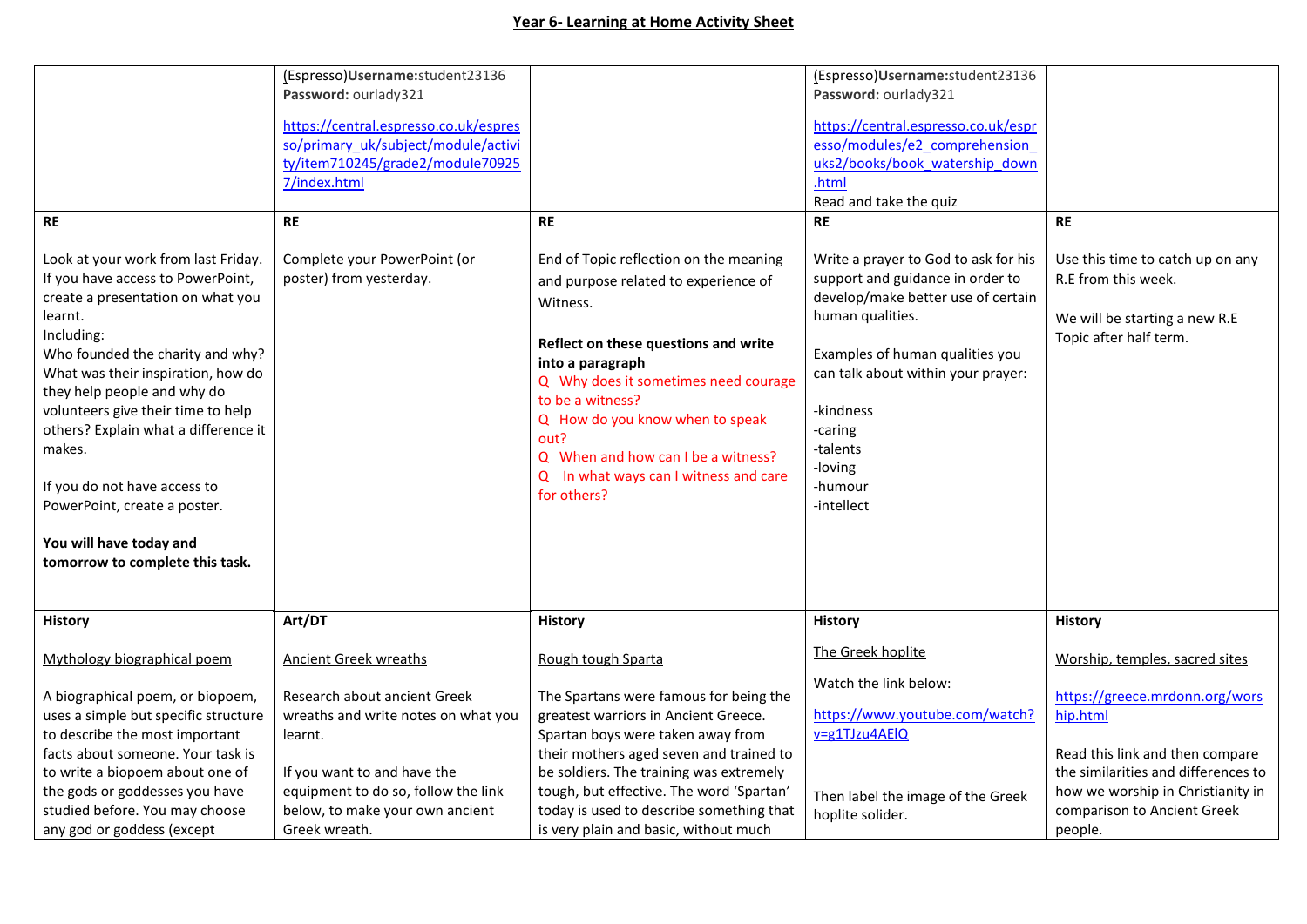## **Year 6- Learning at Home Activity Sheet**

| Aphrodite, because she's the                         | comfort - like the life of a Spartan     | Use the internet to help you if you |  |  |  |  |
|------------------------------------------------------|------------------------------------------|-------------------------------------|--|--|--|--|
| example below). The format below                     | soldier.                                 | need to.                            |  |  |  |  |
| shows how you complete a                             |                                          |                                     |  |  |  |  |
| biopoem, if you would like,                          | Read 'The brave spartan boy' and         |                                     |  |  |  |  |
| decorate it when you have                            | imagine that you are a seven year old    |                                     |  |  |  |  |
| finished.                                            | boy and have just started training.      |                                     |  |  |  |  |
|                                                      |                                          |                                     |  |  |  |  |
| Follow this format:                                  |                                          |                                     |  |  |  |  |
|                                                      | Write a diary entry or letter home about |                                     |  |  |  |  |
|                                                      | the experience.                          |                                     |  |  |  |  |
| Greek name ______________                            |                                          |                                     |  |  |  |  |
| I am (list 4 traits)                                 | Include:                                 |                                     |  |  |  |  |
|                                                      | -Routine                                 |                                     |  |  |  |  |
|                                                      | -Things they had to do                   |                                     |  |  |  |  |
| Who feels/protects __________                        | -How it feels there                      |                                     |  |  |  |  |
| Who needs _______________                            | -What you enjoy                          |                                     |  |  |  |  |
| Who fears _____________                              | -The most difficult part                 |                                     |  |  |  |  |
| Who gives __________________                         |                                          |                                     |  |  |  |  |
| Resident of __________                               |                                          |                                     |  |  |  |  |
|                                                      |                                          |                                     |  |  |  |  |
| Roman name                                           |                                          |                                     |  |  |  |  |
|                                                      |                                          |                                     |  |  |  |  |
| Here is an example of the poem:                      |                                          |                                     |  |  |  |  |
|                                                      |                                          |                                     |  |  |  |  |
| Aphrodite,                                           |                                          |                                     |  |  |  |  |
| Goddess of Love and Beauty                           |                                          |                                     |  |  |  |  |
| A daughter of Zeus and Dione; wife                   |                                          |                                     |  |  |  |  |
| of Hephaestus.                                       |                                          |                                     |  |  |  |  |
| Lover of sons Aeneas and Cupid                       |                                          |                                     |  |  |  |  |
| and brother Ares.                                    |                                          |                                     |  |  |  |  |
| Who protects sailors.                                |                                          |                                     |  |  |  |  |
| Who needs a chariot.                                 |                                          |                                     |  |  |  |  |
|                                                      |                                          |                                     |  |  |  |  |
| Who fears War, Athena and Hera.                      |                                          |                                     |  |  |  |  |
| Who gives Helen to Paris, a magic                    |                                          |                                     |  |  |  |  |
| belt to Hera, and Medea to Jason.                    |                                          |                                     |  |  |  |  |
| Resident of Mt. Olympus.                             |                                          |                                     |  |  |  |  |
| Venus                                                |                                          |                                     |  |  |  |  |
|                                                      |                                          |                                     |  |  |  |  |
| <b>Watch Newsround daily</b>                         |                                          |                                     |  |  |  |  |
| https://www.bbc.co.uk/newsround/news/watch_newsround |                                          |                                     |  |  |  |  |
|                                                      |                                          |                                     |  |  |  |  |
|                                                      |                                          |                                     |  |  |  |  |